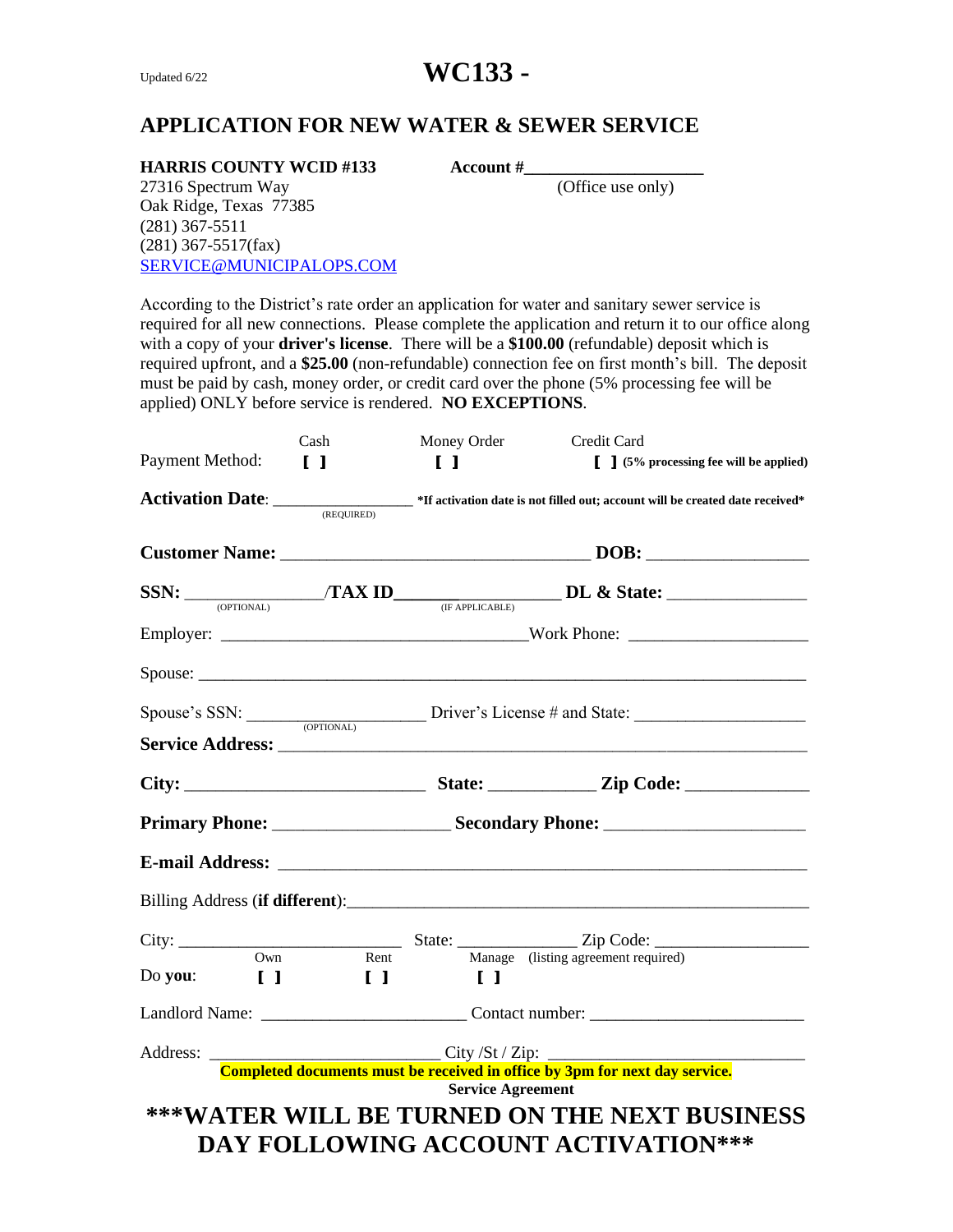#### **Exhibit "B"**

**I. PURPOSE**: **HARRIS COUNTY WCID 113** (hereinafter referred to as the "District") is responsible for protecting the drinking water supply from contamination or pollution, which could result from improper plumbing practices. The purpose of this Service Agreement is to notify each customer of the plumbing restrictions, which are in place to provide this protection. The District enforces these restrictions to ensure the public health and welfare. Each customer must sign this agreement before the District will begin service. In addition, when service to an existing connection has been suspended or terminated, the District will not re-establish service unless it has a signed copy of

this Service Agreement.

- **II. PLUMBING RESTRICTIONS**: The following unacceptable plumbing practices are prohibited by State Regulations.
	- a. No direct connection between the public drinking water supply and a potential source of contamination is permitted. Potential sources of contamination shall be isolated from the public water system by an air-gap, or an appropriate backflow prevention device in accordance with state plumbing regulations. Additionally, all pressure release valves and thermal expansion devices shall be in compliance with state plumbing codes.
	- b. No cross-connection between the public drinking water supply and a private water system is permitted. These potential threats to the public drinking water supply are not permitted.
	- c. No connection, which allows water to be returned to the public drinking water supply, is permitted.
	- d. No pipe or pipe fitting installed on or after January 4, 2014, which contains more than 0.25% lead may be used for the installation or repair of plumbing at any connection which provides water for human use.
	- e. No solder or flux, which contains more than 0.2% lead, can be used for the installation or repair of plumbing at any connection on or after July 1, 1988, which provides water for human use.
	- f. No plumbing fixture shall be installed which is not in compliance with a state approved plumbing code.
- **III. SERVICE AGREEMENT**: The following are the terms of the service agreement between the District and **EXECUTE 2018 District and CONSUMISTION (the Customer). (the Customer).** 
	- a. The District will maintain a copy of this agreement as long as the Customer and/or the premises is connected to the District's water system.
	- b. The Customer shall allow his property to be inspected for possible cross-connections and other unacceptable plumbing practices. These inspections shall be conducted during the District's normal business hours.
	- c. The District shall notify the Customer in writing of any cross-connection or other unacceptable plumbing practice which has been identified during the initial inspection or the periodic re-inspection.
	- d. The customer shall immediately correct any unacceptable plumbing practice on his/her premises.
	- e. The customer shall, at his/her expense, properly install, test, and maintain any backflow prevention device required be the District. Copies of all testing and maintenance records shall be provided to the District.
- **IV. ENFORCEMENT**: If the customer fails to comply with the terms of this Service Agreement, the District shall, at its option is either terminates service or properly install, test, and maintain an appropriate backflow prevention device at the service connection. Any expenses associated with the enforcement of this Service Agreement shall be billed to the Customer.

**Customer Signature:** \_\_\_\_\_\_\_\_\_\_\_\_\_\_\_\_\_\_\_\_\_\_\_\_\_\_\_\_\_\_\_\_\_\_\_\_\_\_\_\_\_\_\_\_\_\_\_\_\_\_\_\_\_\_\_\_\_\_\_\_\_\_\_\_\_\_\_

**(NO** Electronic signatures accepted)

Printed Name: **Date:** 

**Please fill out completely and return with a copy of your driver's license.**

# **\*\*\*WATER WILL BE TURNED ON THE NEXT BUSINESS DAY FOLLOWING ACCOUNT ACTIVATION\*\*\***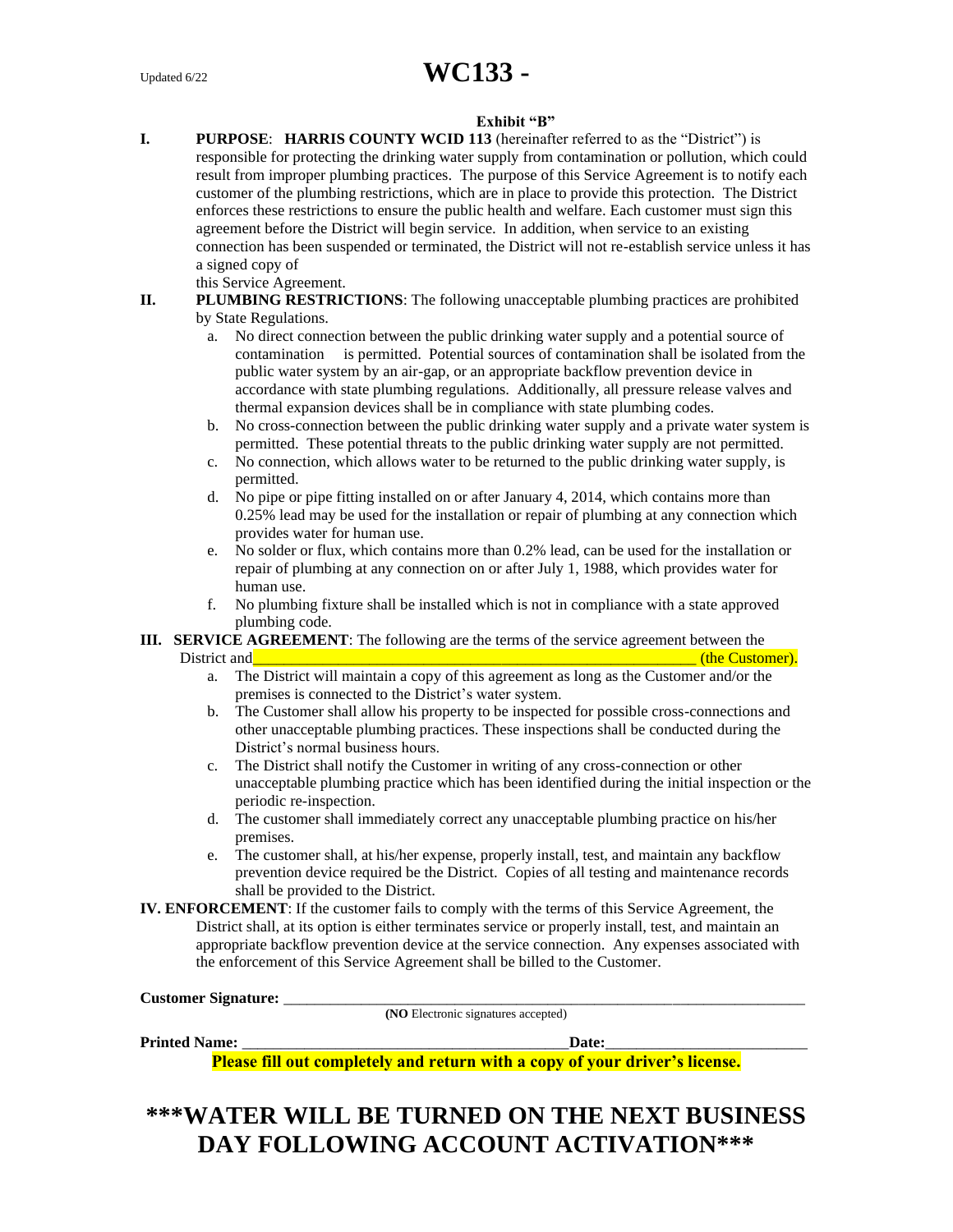## **Special Notice Right to Confidentiality of Personal Information**

House bill 872, effective September 1, 2021, requires utility companies to notify customers of their right to confidentiality. You are hereby informed that your billing information and personal records are kept confidential unless you request in writing that they become accessible to the public.

### **Customer Name:**  $\blacksquare$

\_\_\_\_\_\_\_\_\_My billing/personal information should be available to the public.

"Personal Information" as defined by this notice means an individual's address, telephone number and social security number.

"Billing Information" as defined by this notice means any information relating to the volume, units of utility usage, or the amounts billed to or collected from the individual for utility usage.

If you have any questions, please contact the District at 281-367-5511.

### **Permission to Turn on Water**

I give my permission for Municipal Operations to turn water on at the address below without anyone present. I understand that the District and Municipal Operations  $\&$ Consulting will not be held responsible for any damage to broken pipes, leaking pipes, flooded areas, or any water related damages etc.

| <b>Signature</b>                                                 | (required)                                                                                                                                                           |
|------------------------------------------------------------------|----------------------------------------------------------------------------------------------------------------------------------------------------------------------|
| (NO Electronic signatures accepted)                              |                                                                                                                                                                      |
| <b>ATTACH PHOTO ID HERE</b><br>(or on a separate sheet of paper) | Please attach a photo copy of a valid<br>government-issued photo ID which<br>includes your date of birth here, or on a<br>separate sheet of paper<br><b>REQUIRED</b> |
| DAY FOLLOWING ACCOUNT ACTIVATION***                              | <b>LE BE TURNED ON THE NEXT BUSINESS</b>                                                                                                                             |